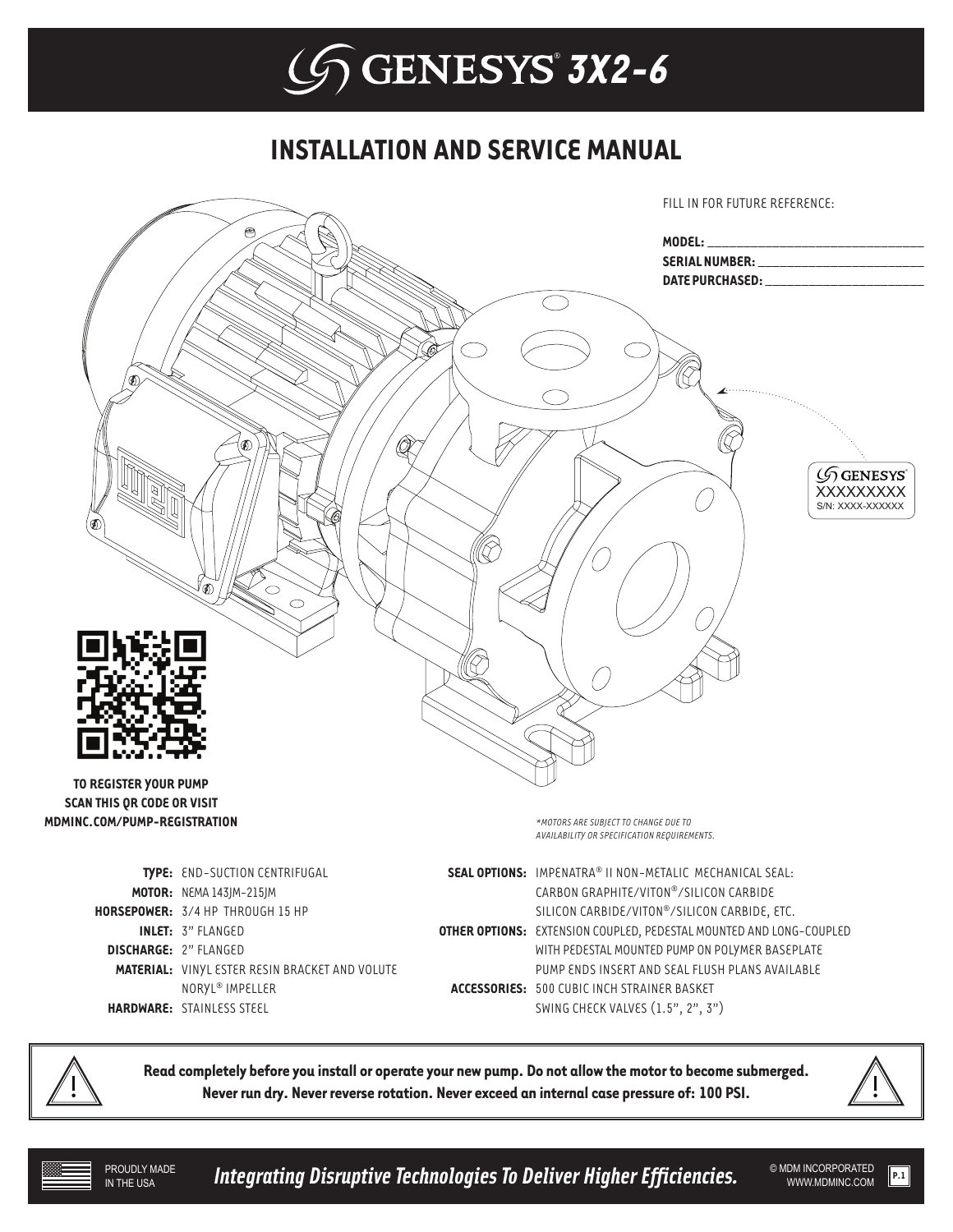

We congratulate you on your choice of the Genesys® 3X2-6 Centrifugal Pump. It has been carefully designed using the advantages of today's technology and carefully constructed to give you the dependability of yesterday. To insure proper performance, we urge you to carefully follow the instructions in this manual. If you have any questions, please call your supplier for assistance or visit www.mdminc.com/support.

### **INSTALLATION**

### **PLEASE READ CAREFULLY. WHEN PROPERLY INSTALLED, THE GENESYS® PUMP WILL PROVIDE DEPENDABLE TROUBLE-FREE SERVICE.**

- 1. Locate the pump as near the fluid source as possible. A flooded suction situation is preferred.
- 2. Mount motor base to a secure, immobile foundation.
- 3. The pipe fittings should be self-supported and in neutral alignment with each port. (i.e. Fittings must not be forced into alignment which may cause premature line failure or damage to the pump volute).
- 4. Never restrict the intake. Keep both input and discharge lines as free of elbows and valves as possible. Always use pipe of adequate diameter. This will reduce friction losses and maximize output.





### **WARNING: ALWAYS SHUT OFF ELECTRICAL POWER BEFORE INSTALLATION AND / OR SERVICING THIS PUMP.**

ALL ELECTRICAL WIRING SHOULD MEET STATE AND LOCAL ORDINANCES. IMPROPER WIRING MAY NOT ONLY BE A SAFETY HAZARD BUT MAY PERMANENTLY DAMAGE THE MOTOR AND/OR PUMP. 50HZ MOTORS ARE AVAILABLE. CONTACT YOUR SUPPLIER FOR INFORMATION.



# **ELECTRICAL HOOK-UP**

- 1. Check that supply voltages match the motor's requirements.
- 2. Check motor wiring and connect, according to instructions on motor, to match supply voltage.
- 3. Verify motor rotation with rotation meter. Incorrect rotation can cause serious damage to pump and/or motor. **Warning:** MDM Incorporated does not recommend checking rotation by quickly switching power on and off because serious damage can occur.
- 4. Power cord should be protected by conduit or by cable and be of proper gauge. It should be no longer than necessary.
- 5. Power should be drawn directly from a box with circuit breaker protection or with a fused disconnect switch.

**Integrating Disruptive Technologies To Deliver Higher Efficiencies.** WE WANDININC.COM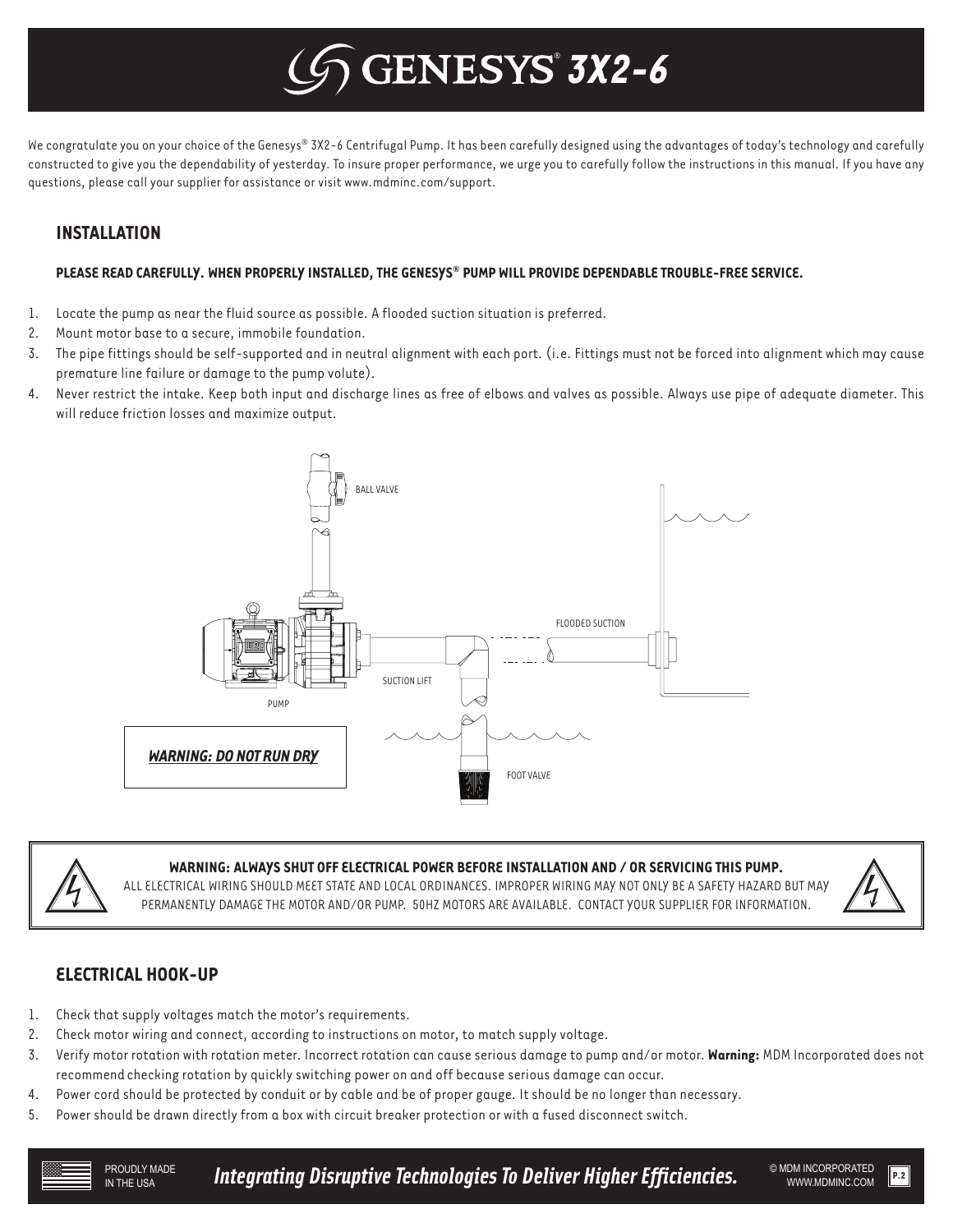# ® *3X2-6*

# **PUMP END ASSEMBLY**

- 1. Clean and inspect all pump parts (o-rings, seal head, seal seat, pump casings, motor etc.).
- 2. Check motor rotation prior to pump assembly then check motor bearings for noise.
- 3. Install threaded rod in end of the motor shaft, leaving .725" ± .005" extended beyond the end of the motor shaft. Use thread locker to secure in place, let cure overnight. Be sure Loctite® is cured before proceeding. **Warning:** The threaded rod cannot move out of spec. (.725" ± .005").
- 4. Place 3/16" square key in motor shaft keyway. If a motor shaft sleeve is installed, the end of the square key will slide underneath. Install motor shaft heat shrink tubing sleeve at this time.
- 5. Place slinger over motor shaft then slide slinger all of the way onto motor face, bottomed out.
- **6. Step A:** Using a silicon based grease such as Molykote® 111 Compound or a dielectric grease, lightly grease the OD of the seal head casing/o-ring and the pump bracket seal bore. **Step B:** Press the seal head assembly into the pump bracket seal bore to stop by applying pressure only on the seal casing shoulder by using 1 3/4" or 45mm socket (do not press on the seal head carbon). **Step C:** Wipe away any grease squeeze out.
- **7. Step A:** Lightly grease the seal seat (mating ring) o-ring and impeller hub ID. **Step B:** Press the seal seat into the impeller hub to bottom, make sure seat face is facing up (exposed) and the seal seat (o-ring side is facing down towards impeller hub), making sure the o-ring has not dislodged and the seal seat sits flat in the bottom of the impeller hub. **Step C:** Wipe away any excess grease. **Step D:** Turn over impeller and then lightly chamfer the impeller cap recess.
- **8. Step A:** Align the bracket over the motor mounting holes and C face. **Step B:** Using anti-seize on the bolt threads, install bracket/motor mounting bolts and washers. Coat bolt tips with anti-seize grease / lubricant to prevent corrosion buildup. **Step C:** Tighten to 75 in. lbs. Use 9/16" (15mm) or 3/4" (20mm). Use wrench to tighten bolts in a cross pattern.
- **9. Step A:** Clean both seal faces with a lint free tissue and alcohol. **Warning:** Do not use grease on the seal faces. **Step B:** Lightly coat the motor shaft end, square key and impeller insert ID with anti-seize compound, avoiding excess squeeze out. **Step C:** With seal seat facing down slide impeller onto motor shaft aligning key and keyways until seal faces touch.
- **10. Step A:** Slide the impeller further towards the motor, compressing the seal and hold in place. **Step B:** Coat rubber washer with Molykote® 111 Compound or dielectric grease. **Step C:** Place rubber impeller washer over the threaded rod until it bottoms in contact with the motor shaft. **Step D:** Impeller metal washer is next placed on top of the rubber impeller washer then lightly grease the side of the metal washer that will contact with the rubber washer. **Step E:** Lock the impeller in place with the 3/8"-16 hex jam nut, tighten to 30 in. lbs. **Warning:** Overtightening will cause damage to rubber impeller washer.
- **11. Step A:** Lightly grease the impeller cap o-ring gland, place the o-ring in the gland and lightly grease the outside of the o-ring and the impeller nose opening. **Step B:** Assemble the impeller cap w/ o-ring onto the threaded rod. **Step C:** Tighten the impeller cap to 50 in. lbs.
- 12. Place large o-ring into the o-ring gland in the pump bracket and use grease only if required.
- 13. Assemble volute into position aligning over impeller.
- 14. Secure volute to bracket using the supplied five 5/16"-18 x 4" through bolts with washers, lock washers and nuts and three 5/16"-18 x 1-1/4" long bolts with washers and lock washers into the molded inserts. **Step A:** Using anti-seize on the bolt threads, coat bolt tips with anti-seize grease/ lubricant to prevent corrosion buildup. **Step B:** Tighten all bolts to 75 in. lbs. Use 1/2'' (13mm) wrenches to tighten bolts and nuts in a cross pattern.
- **15. Step A:** Apply thread sealant or Teflon® tape to the drain plug threads. **Step B:** Tighten to seal.
- 16. Discharge hardware is supplied as it uses non-standard (and possibly hard to find) nuts. Coat the bolt tips with anti-seize grease / lubricant to prevent corrosion buildup.

### **DISASSEMBLY**

IN THE USA

- **1. Step A:** Shut off power to motor before disconnecting any electrical wiring from the motor. **Step B:** Remove drain plug from bottom of volute to drain out fluid after shutting off power.
- **2. Step A:** Disassemble volute from bracket by removing the five 5/16"-18 x 4" long hex cap screws and the three 5/16"-18 x 1.25" hex cap screws. **Step B:** Pump/ Bracket/Impeller Assembly may now be pulled back from the Volute.
- **3. Step A:** Remove impeller eye 'cap' by unscrewing counterclockwise. **Step B:** Remove impeller locknut. **Step C:** Unscrew counterclockwise. **Step D:** Slide impeller off of motor shaft.
- 4. If replacing the seal, remove the mating ring from the impeller. **Warning:** Eye protection is recommended.
- 5. Detach bracket from motor by removing the four 9/16" (15mm) bolts or the four 3/4" (20mm) bolts.
- 6. Remove mechanical seal from bracket by pressing out from the back. **Warning:** Do not dig out from the front. (If you are replacing the seal).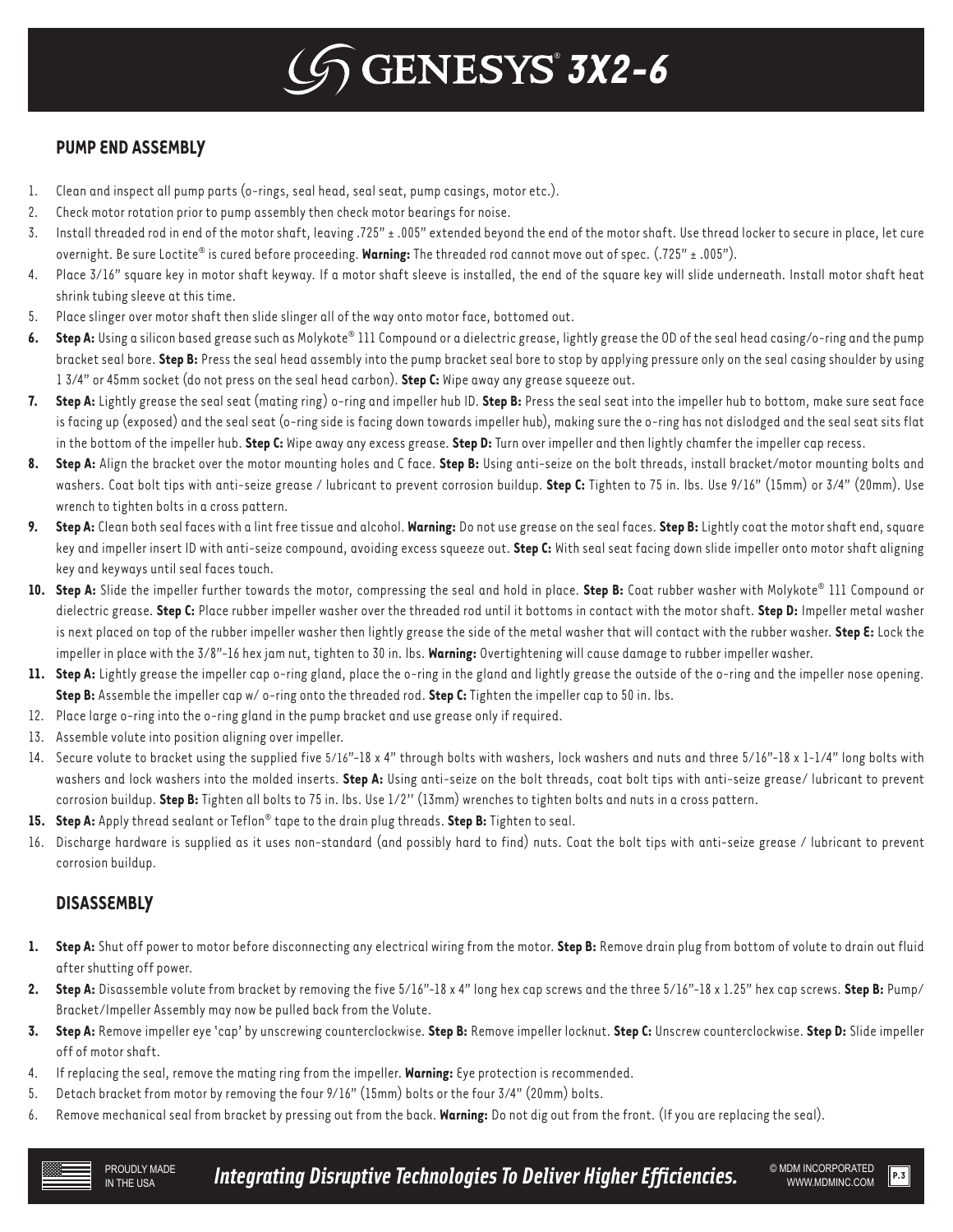

#### **Consult Motor Name Plate for Frame Size Specification**

| NO. | <b>DESCRIPTION</b>                  | QTY. | <b>NEMA 143/5JM</b> | <b>NEMA 182/4JM</b> | <b>NEMA 213/5JM</b> |
|-----|-------------------------------------|------|---------------------|---------------------|---------------------|
|     | MOTOR FOOT ANCHOR INSTALLATION TOOL |      | 97077A110           | 97077A120           | 97077A120           |
| 2   | MOTOR FOOT ANCHOR                   | 4    | 97095A111           | 97095A121           | 97095A121           |
| 3   | THREADED ROD                        |      | 90575A570           | 90575A292           | 90575A292           |
| 4   | MOUNTING BLOCK                      |      | INCLUDED            | INCLUDED            | <b>INCLUDED</b>     |
| 5   | <b>FLAT WASHER</b>                  |      | 90107A029           | 90107A127           | 90107A127           |
|     | LOCK WASHER                         | 4    | 92147A029           | 92147A031           | 92147A031           |
|     | <b>HEX NUT</b>                      |      | 94819A043           | 94819A049           | 94819A049           |
| 8   | CASE FOOT HEX BOLT                  |      | 93190A718           | 93190A718           | 93190A718           |
| 9   | CASE FOOT LOCK WASHER               |      | 92147A033           | 92147A033           | 92147A033           |
| 10  | CASE FOOT FLAT WASHER               |      | 90107A033           | 90107A033           | 90107A033           |
| 11  | CASE FOOT CONCRETE ANCHORS          |      | 97095A131           | 97095A131           | 97095A131           |
| 12  | CASE FOOT ANCHOR INSTALLATION TOOL  |      | 97077A130           | 97077A130           | 97077A130           |

**McMaster-Carr Part Numbers**

**Integrating Disruptive Technologies To Deliver Higher Efficiencies.** WE MOM INCORPORATED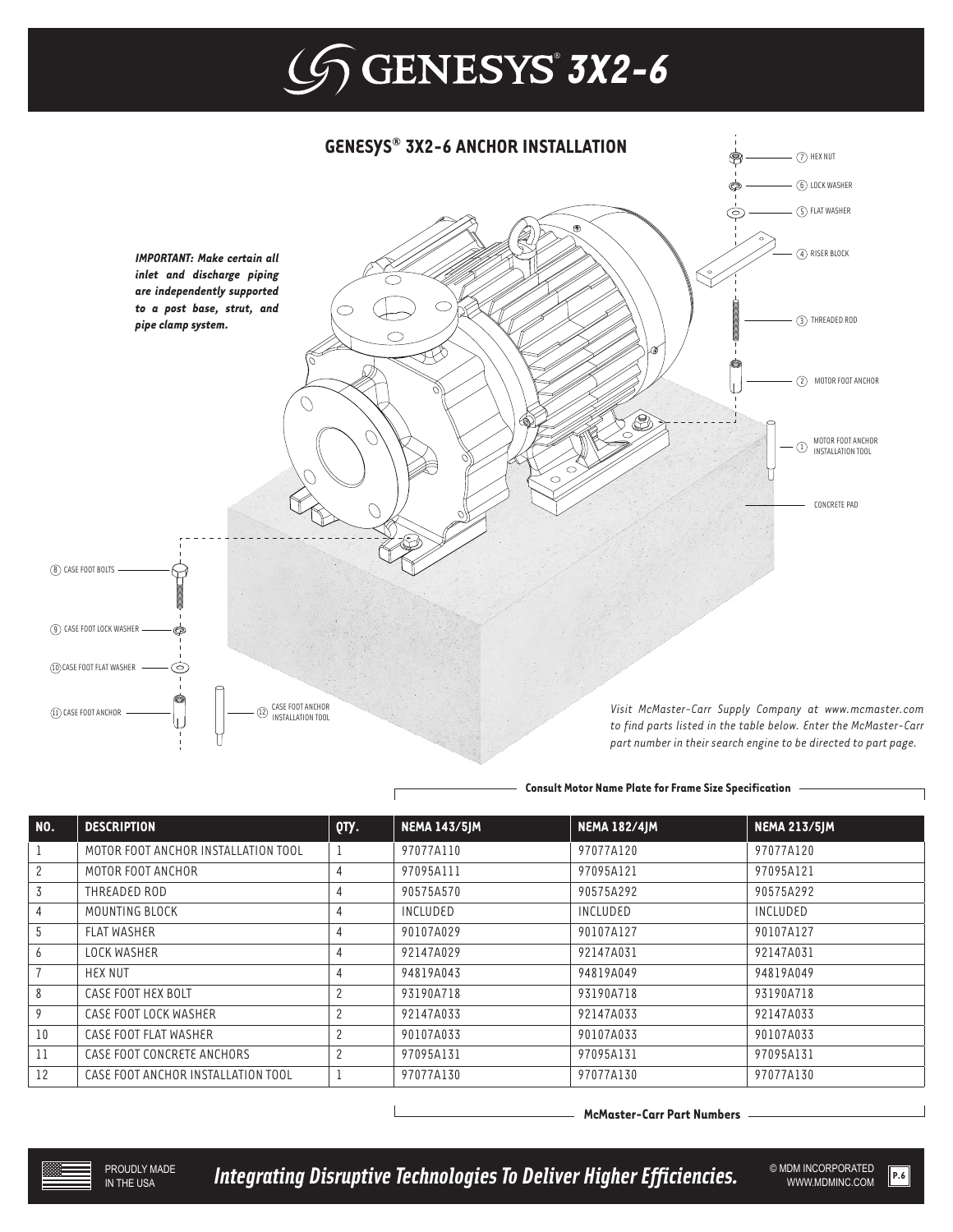

### **GENESYS® 3X2-6 PUMP SCHEMATIC**



3.00 <del>- - - - -</del> 3.00

**ALANA** 



 $\circledcirc$ 

 $\circledcirc$ 

 $\mathcal{D}$ 

 $\odot$  $\left( \begin{smallmatrix} 6 \end{smallmatrix} \right)$ 

 $\widetilde{(\cdot)}$ 

Þ

4

A



MOTOR SHAFT CROSS SECTION

| 2 <sup>1</sup>          | ◡<br>$\mathscr{D}^\circ$<br>'W⁄         |              |
|-------------------------|-----------------------------------------|--------------|
|                         | $\frac{1}{\sqrt{2}}$                    |              |
|                         |                                         |              |
|                         |                                         |              |
|                         |                                         |              |
| <b>REFERENCE NUMBER</b> | <b>PART NAME</b>                        | QTY.         |
| 1                       | <b>BRACKET</b>                          | 1            |
| $\overline{c}$          | DRAIN PLUG                              | 1            |
| $\overline{3}$          | <b>IMPELLER</b>                         | 1            |
| $\overline{4}$          | SEAL HEAD                               | 1            |
| $\sqrt{5}$              | IMPELLER WASHER                         | 1            |
| 6                       | <b>IMPELLER NUT</b>                     | 1            |
| $\overline{7}$          | THREADED ROD, 3/8" - 16 x 1.5" LONG, SS | 1            |
| 8                       | <b>MOTOR</b>                            | $\mathbf{1}$ |
| 9                       | 0-RING, VOLUTE                          | $\mathbf{1}$ |
| 10                      | 0-RING, CAP                             | 1            |
| 11                      | KEY, SQUARE, .188" x 1.5" LONG, SS      | 1            |
| 12                      | <b>VOLUTE</b>                           | 1            |
| 13                      | CAP                                     | 1            |
| 14                      | SEAL SEAT                               | 1            |
| 15                      | <b>BOLT KIT</b>                         | 1            |

 $\bigodot$ 

ਠ

 $(\circ \oplus \circ)$ 

R₹

<sup>15</sup> <sup>16</sup>

 $\binom{12}{ }$ 

 $\sim$ 

 $\circledR$ 

\$P

 $\begin{array}{c} \boxed{14} \end{array}$ 

**R** 

 $\binom{13}{ }$ 

15 BOLT KIT 16 IMPELLER WASHER GASKET 1<br>17 SLINGER 1 17 SLINGER 1 18 SHAFT SLEEVE 1

| QTY.           | <b>TOOLS / MATERIALS</b>                     | <b>USAGE</b>                                          |
|----------------|----------------------------------------------|-------------------------------------------------------|
| $\mathbf{1}$   | ROLL OF PAPER TOWELS                         | WIPE OFF EXCESS GREASE / HANDS                        |
| $\mathbf{1}$   | TUBE OF MOLYKOTE® 111 / DIELECTRIC GREASE    | LUBRICATE / SEALS PARTS                               |
| $\mathbf{1}$   | BOTTLE/ STICK LOCTITE                        | HELPS BOLTS REMAIN TIGHT                              |
| $\mathbf{1}$   | <b>HEAT GUN</b>                              | SHRINK TUBING SLEEVE                                  |
| $\mathbf{1}$   | BOX OF LINT FREE TISSUE                      | WIPE OFF SEAL FACES                                   |
| $\mathbf{1}$   | BOTTLE OF RUBBING ALCOHOL                    | CLEAN SEAL FACES / SURFACES                           |
| $\mathbf{1}$   | TUBE OF ANTI-SEIZE GREASE / LUBRICANT        | 1. APPLY TO SHAFT END<br>2. APPLY TO ALL BOLT THREADS |
|                |                                              |                                                       |
| 1              | <b>BOX KNIFE</b>                             | CUT HEAT SHRINKING TUBE                               |
| $\mathbf{1}$   | ARBOR PRESS                                  | 1. PRESS SEAL HEAD INTO BRACKET                       |
|                |                                              | 2. PRESS SEAT INTO IMPELLER                           |
| $\mathbf{1}$   | **HAMMER / MALLET                            | **IF ARBOR PRESS IS NOT AVAILABLE                     |
| $\mathbf{1}$   | CALIPERS                                     | 1. MEASURE THREADED ROD                               |
|                |                                              | 2. MEASURE HEAT SHRINK TUBING SLEEVE                  |
| $\mathbf{1}$   | PLIERS / CHANNEL LOCKS                       | HOLD SHAFT STILL                                      |
| $\mathbf{1}$   | CHAMFERING TOOL                              | 1. CHAMFER IMPELLER BORE EDGE                         |
|                |                                              | 2. CHAMFER BRACKET BORE EDGE                          |
| $\mathbf{1}$   | 1 3/4" (45 MM) SOCKET                        | PRESS SEAL HEAD INTO BRACKET                          |
| $\mathbf{1}$   | 3/16" (5 MM) ALLEN WRENCH                    | INSTALL THREADED ROD INTO MOTOR SHAFT                 |
| $\mathbf{1}$   | 9/16" (15 мм) OR 3/4" (20 мм) RATCHET WRENCH | <b>INSTALL BRACKET BOLTS</b>                          |
| $\mathbf{1}$   | TORQUE WRENCH                                | TO INSTALL IMPELLER NUT (CANNOT EXCEED 30 FT. LBS.)   |
| $\mathbf{1}$   | 9/16" (15 MM) DEEP SOCKET                    | TIGHTEN IMPELLER NUT @ 30 FT. LBS.                    |
| $\mathbf{1}$   | 5/8" (16 MM) DEEP SOCKET                     | TIGHTEN IMPELLER CAP                                  |
| $\overline{2}$ | 1/2" WRENCH (13 MM)                          | TIGHTEN VOLUTE BOLTS                                  |
| $\overline{2}$ | 15/16" WRENCH (24 MM)                        | TIGHTEN FLANGE NUTS / BOLTS                           |

苣

PROUDLY MADE IN THE USA

**Integrating Disruptive Technologies To Deliver Higher Efficiencies.** WE MOM INCORPORATED